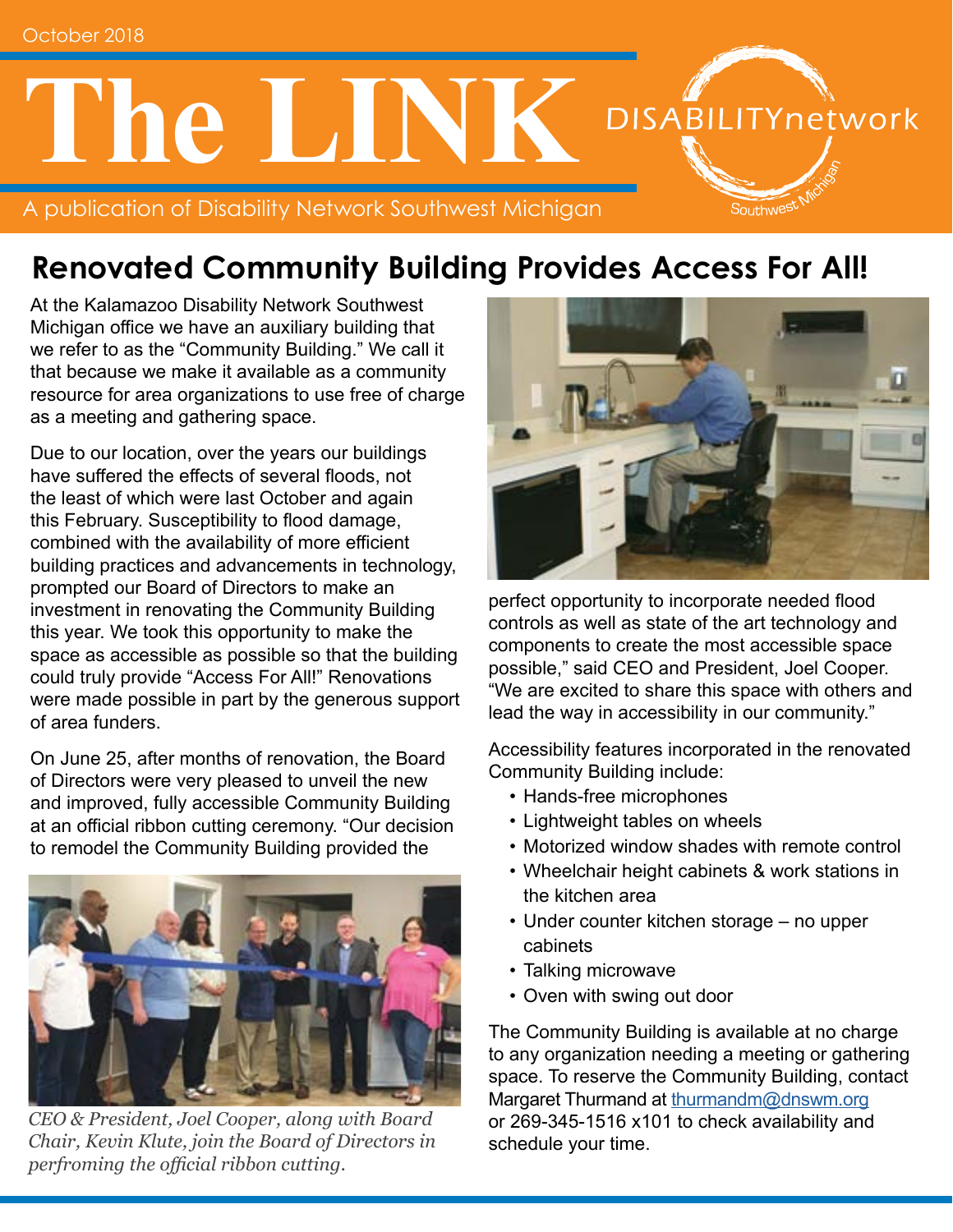#### Disability Network Southwest Michigan

Serving 8 counties in Southwest Michigan:

> **BARRY BERRIEN BRANCH CALHOUN CASS** KALAMAZOO ST. JOSEPH VAN BUREN

#### Office Locations:

517 E. Crosstown Pkwy Kalamazoo, MI 49001 (269) 345-1516

2900 Lakeview Avenue St. Joseph, MI 49085 (269) 985-0111

For the accessibility and well-being of our employees and visitors, Disability Network Southwest Michigan is a fragrance-free office. Please do not wear perfume, cologne or other scented products when visiting.

#### Mission Statement:

We educate and connect people with disabilities to resources while advocating social change.

#### Vision Statement:

Our vision is a community that values disability as human diversity, free of attitudinal barriers, where all people benefit with full access and inclusion.

## **REV UP:**

The American Association of People with Disabilities' (AAPD) REV UP Campaign aims to increase the political participation of the disability community while



also engaging candidates and the media on disability issues. REV UP stands for Register! Educate! Vote! Use your Power!

Full political participation for Americans with disabilities is a top priority. AAPD works with state and national coalitions on effective, non-partisan campaigns to eliminate barriers to voting; promote accessibility of voting technology and polling places; educate voters about issues and candidates; promote turnout of voters with disabilities across the country; engage candidates and the media on disability issues, and protect eligible voters' right to participate in elections. Learn more at [www.aapd.com/revup](https://www.aapd.com/advocacy/voting/).

#### **Volunteer of the Year: Hayley**

Hayley Kreg was recently presented with Disability Network Southwest Michigan's 2018 Volunteer of the Year Award. Hayley has been volunteering at Disability Network as a receptionist since 2016. She is always willing to help out anytime she can with extra shifts at the front desk or helping to organize the library.

Hayley is a recent Kalamazoo Valley Community College graduate with a degree in Technical & Occupational Studies and loves to cook and read in her spare time.



*Resource Development Director, Kristen Potts (left), presents Hayley with the 2018 Volunteer of the Year Award.*

#### **AT Loan FUND Can Help!**

The Assistive Technology Loan Fund (ATLF) is available to help people pay for tools for independence. The ATLF is a low interest loan available to people with disabilities and their family members to help purchase items like wheelchair accessible vehicles, hearing aids, mobility devices, communication devices, or adapted recreation equipment. The ATLF can also pay for home modifications, including ramps, to make a home more accessible. For more information, contact Lewis Whalen at [whalenl@dnswm.org](mailto:whalenl%40dnswm.org?subject=) or (269) 345-1516 x107.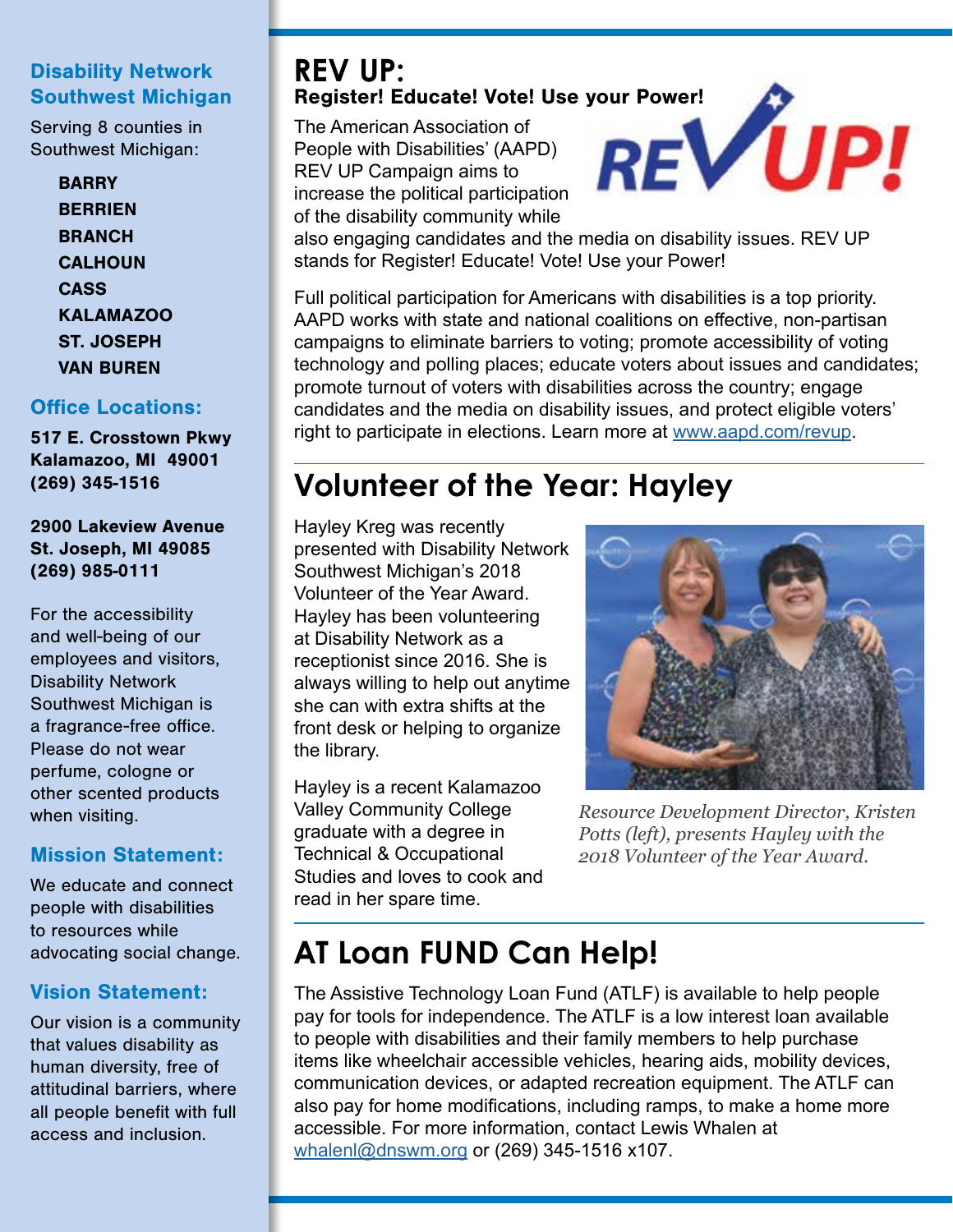#### **Community Transition Services Program Paves the Way to Independent Living For Many**

The goal of Disability Network's Community Transition Services program, formerly Nursing Facility Transition, is to provide individuals, regardless of their disability or age, the opportunity to choose community-based living as a viable alternative to nursing facility residency.

Our staff work with individuals to explore in-home care options, connect to personal care providers, and assist with the housing application process. The Community Transition Services program can assist with expenses associated with moving and establishing a safe environment for the person's individual care needs.



Disability Network Southwest Michigan assists with Community Transition Services throughout our eight county service area. Contact Lisa Hansen for more information at [hansenl@dnswm.](mailto:hansenl%40dnswm.org?subject=)org or (269) 345-1516 x111.

#### **Charting the Course: Meet Calvin**

Calvin connected with Disability Network Southwest Michigan through our Community Transition Services program at the age of 57. He had been living in a nursing facility for two years because of wound issues and hypertension. Prior to the nursing facility, Calvin lived with his father for many years and occasionally rented rooms in his friends' homes. He was eager to get a place of his own for the first time. He had a girlfriend and they wanted to move into an apartment together.

Over the course of several months, our staff assisted Calvin through the apartment application process. When Calvin was accepted at a local apartment complex, our staff coordinated his move and helped to provide some basic home furnishings and household goods to get started. We also assisted Calvin in acquiring necessary in-home medical equipment which was covered by his insurance but not readily available to him. Staff helped Calvin submit the necessary paper work to establish his Social Security and food benefits. Once he was settled, staff assisted him in establishing a budget for his monthly expenses, including transportation.

As a result of moving out of the nursing facility, Calvin is walking outdoors much more and has lost weight and feels much better. He is happy to be on his own and thankful to have his independence again.



Our Community Transition Services Program is one way Disability Network helps prepare people for their path forward. At Disability Network Southwest Michigan, we are helping people with disabilities chart their course to increased independence in a more inclusive community. We cannot do this important work without your support. To learn more about our programs and services, visit our website at [www.dnswm.org](http://www.dnswm.org/) or find us on [Facebook](https://www.facebook.com/DNSWM/?ref=bookmarks).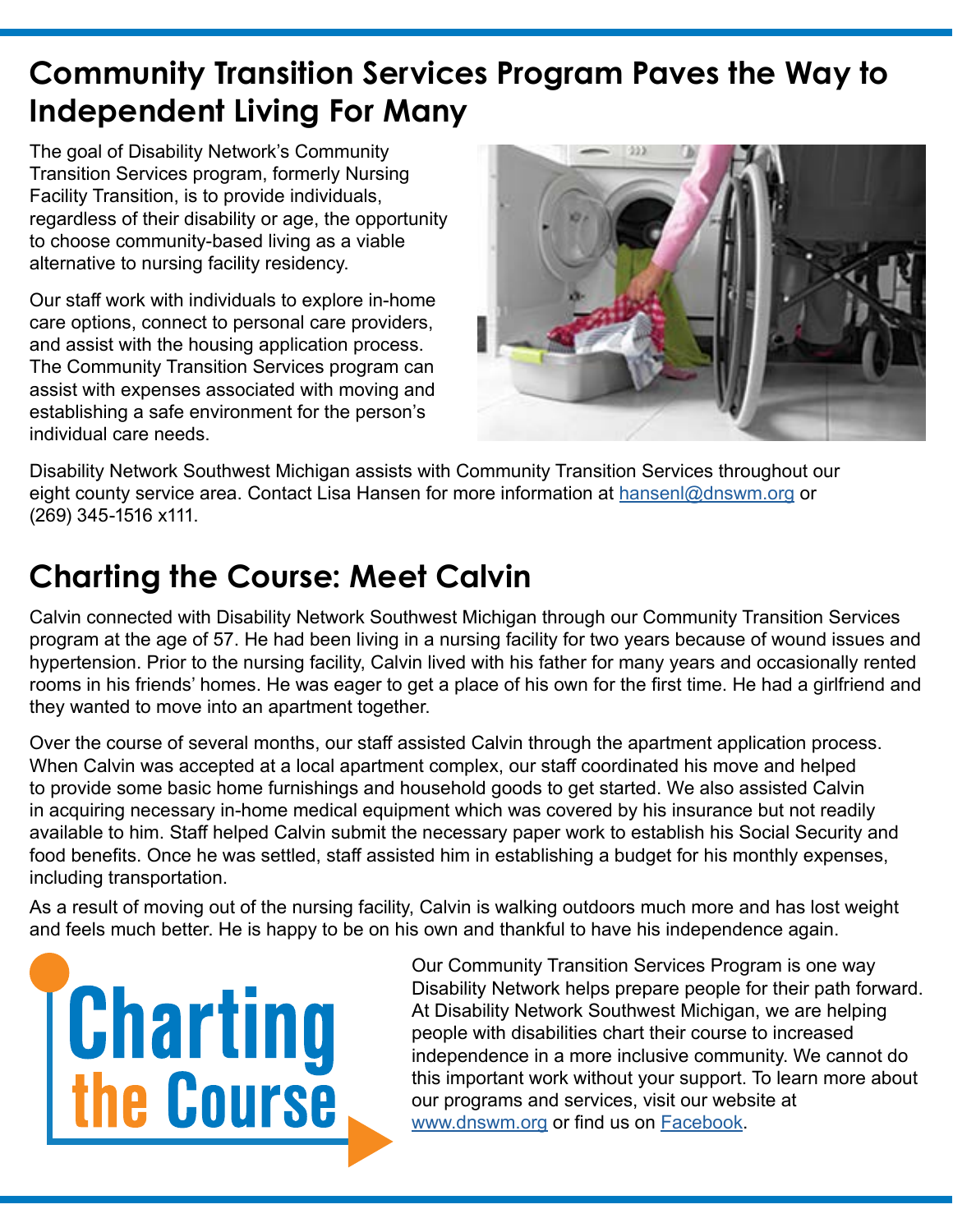#### **October is National Disability Employment Awareness Month**

The US Department of Labor's Office of Disability Employment Policy conducts a campaign each October to bring attention to the importance and value of people with disabilities in the workforce. Reflecting a commitment to a robust and competitive American labor force, this year's National Disability Employment Awareness Month (NDEAM) theme is "America's Workforce: Empowering All."

For more information about NDEAM visit: [www.dol.gov/odep/](https://www.dol.gov/odep/topics/ndeam/) [topics/ndeam.](https://www.dol.gov/odep/topics/ndeam/)



#### **WORKSHOP Disability & Employment: How, When & Why to Talk About it**

In celebration of National Disability Employment Awareness Month, we are offering a FREE Disability and Employment workshop in each of the eight counties in our region during the month of October. At this workshop you will learn about when you are (and are not) required to tell an employer about your disability or medical condition and the best way to ask for an accommodation at work. We will also discuss your rights under the Americans with Disabilities Act and where you can find helpful resources.

These workshops are free; however, we ask that you pre-register by contacting Miranda at [grunwellm@dnswm.org](mailto:grunwellm%40dnswm.org?subject=workshop) or (269) 345-1516 x120. Let us know if you need an accommodation to participate.

**Kalamazoo: Tues., October 2, 3:00 – 4:30 p.m. Dowagiac: Wed., October 3, 3:00 – 4:30 p.m.** Disability Network Southwest Michigan Michigan Works 517 E. Crosstown Parkway 601-D Front Street **Hastings: Wed., October 9, 3:00 – 4:30 p.m. Paw Paw: Wed., October 10, 3:00 – 4:30 p.m.** Michigan Works Michigan Works 136 E. State Street **136 E. State Street Three Rivers: Tues., October 16, 3:00 – 4:30 p.m. St. Joseph: Wed., October 17, 3:00 – 4:30 p.m.** Michigan Works Disability Network Southwest Michigan 6587 Enterprise Drive 2900 Lakeview Avenue **Coldwater: Tues., October 23, 3:00 – 4:30 p.m. Battle Creek: Wed., October 24, 3:00 – 4:30 p.m.** Michigan Works 210 Vista Drive 200W. Van Buren Street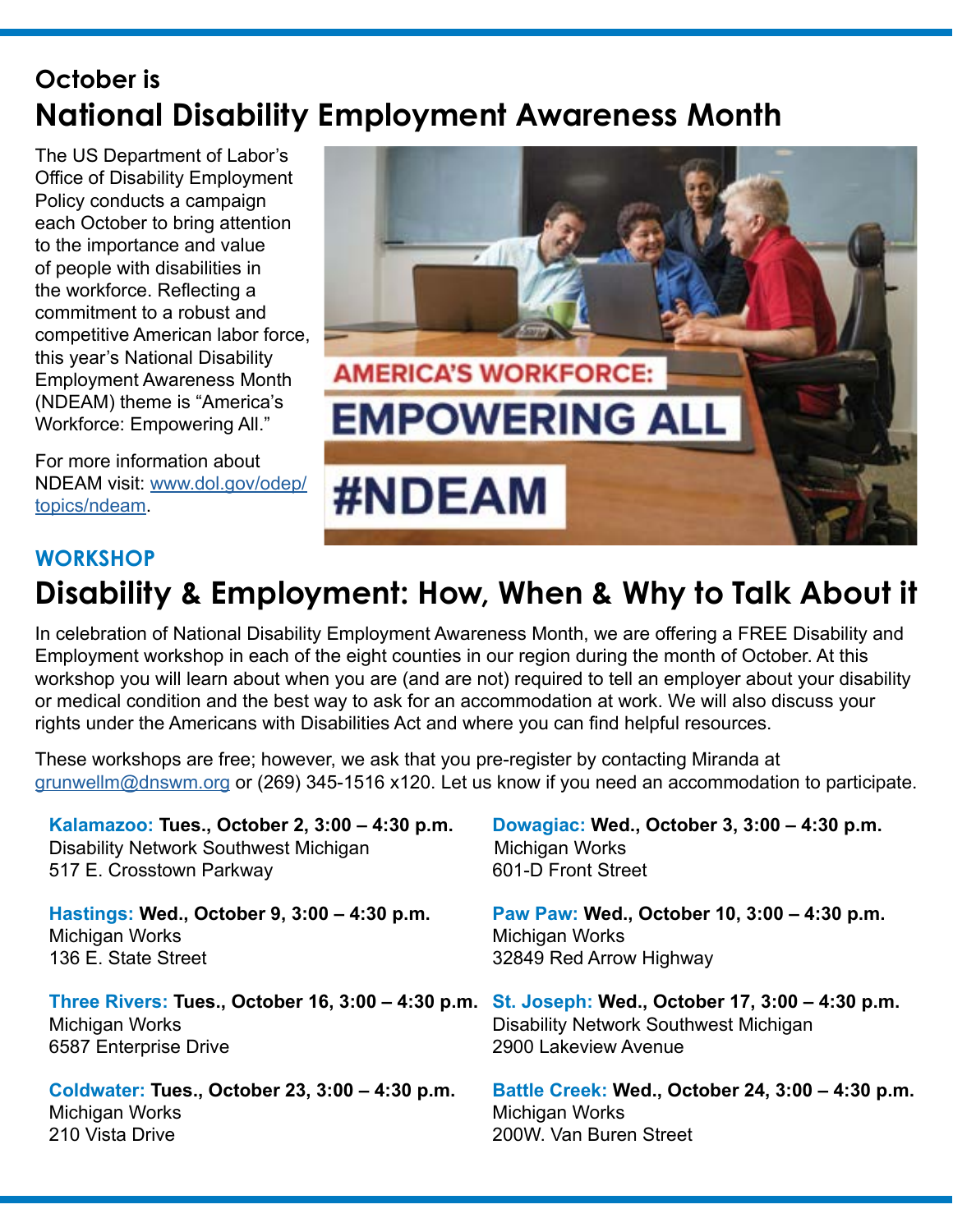

#### **DO'S & DON'TS: Assistance Animals**

There is a lot of confusion about what qualifies as a Service Animal and how they differ from Emotional Support Animals. There are specific laws regarding what type of assistance animals are allowed in different places and whether an establishment can deny access to an assistance animal. Join us to learn more!

The workshop is free; however, we ask that you pre-register by contacting Miranda at [grunwellm@dnswm.org](mailto:grunwellm%40dnswm.org?subject=) or 269-345-1516 x120.

| Kalamazoo:  | Monday, November $5   3:00 - 4:30 p.m.$<br><b>Disability Network Southwest Michigan</b><br>517 E. Crosstown Parkway   |
|-------------|-----------------------------------------------------------------------------------------------------------------------|
| St. Joseph: | Wednesday, November 14   9:00 - 10:30 a.m.<br><b>Disability Network Southwest Michigan</b><br>2900 Lakeview Avenue    |
|             | Battle Creek: Thursday, November 29   9:00 - 10:30 a.m.<br>The Kool Family Community Center<br>200 W. Michigan Avenue |

#### **WORKSHOP RISE UP!** Disability Resistance, History & Pride

Many of us in the disability community are unaware of the depth of our culture and history and feel shame and stigma instead of pride around our disability identities. Family, friends and human service professionals also have a lack of knowledge of disability history and struggle to find ways to support our journey to disability pride. Let's change that!

Disability Network has partnered with Van Buren Intermediate School District to present this workshop to raise awareness of disability rights and pride. Everyone is welcome to join us for this workshop which will include discussion and activities that promote knowledge of disability history and support the journey to disability pride.

This workshop is free; however, we ask that you pre-register with Miranda at [grunwellm@dnswm.org](mailto:grunwellm%40dnswm.org?subject=) or 269-345-1516 x120.

> **Lawrence: Wednesday, November 7 | 9:00–11:00 a.m.**  Elberta Rm - Van Burn ISD Conference Center 490 S. Paw Paw Street

#### Our Publications:

The LINK is our quarterly newsletter, available in printed format or emailed in electronic format.

Disability Digest is a monthly e-newsletter focused on Disability Rights issues and upcoming Disability Network happenings. Available in electronic format only.

You can sign up online for our publications at www.dnswm.org, or contact Dale at [abbottd@dnswm.org](mailto:abbottd%40dnswm.org?subject=) or (269) 345-1516 x123.

Current and past issues of our publications are available on our website at [www.dnswm.org.](http://www.dnswm.org/)

This newsletter is available in alternative format upon request.

#### Support Our Work:

You can help support the work we do with a taxdeductible donation to Disability Network. Visit our website to donate online or call Kristen at (269) 345-1516 x119.